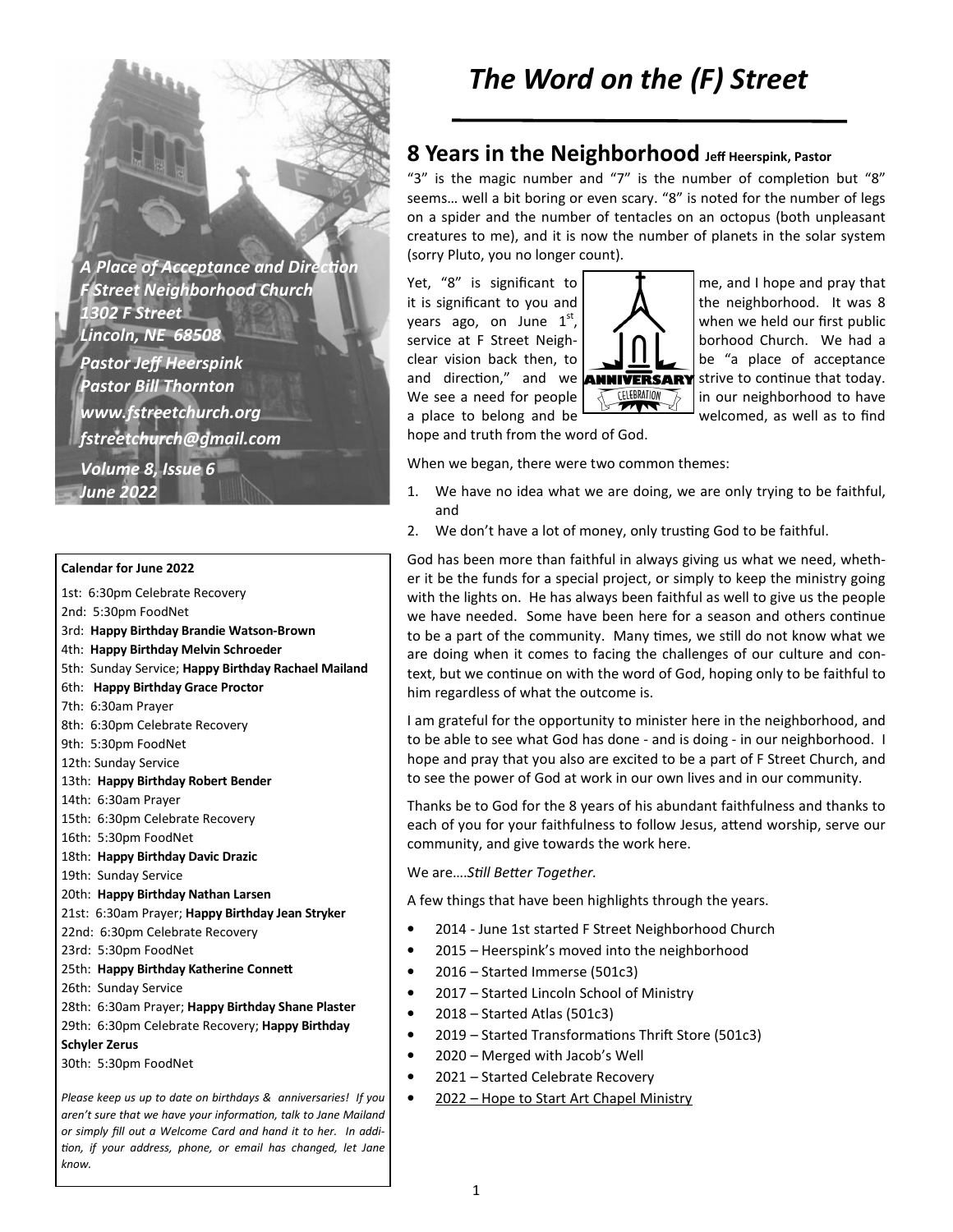### **Solitude Jeff Heerspink, Pastor**

Solitude is not just being alone, but it is inner fulfillment that comes from being with Jesus - apart from distractions. Loneliness is common, and even an epidemic in our culture. Loneliness is not the same as solitude, as loneliness is an internal emp tiness and un-desired.

I have come to believe that we will never find solitude apart from great intention and discipline. If we want to find solitude in a culture of 24/7, portable handheld computers that we call phones, where busyness and distractions abound, then we will need to find ways to be alone with Jesus. If we are to find solitude, we will need to recognize it as a discipline.

A few months ago, I noted that Jesus not only often withdrew to a place of solitude, but that he was often distracted in trying to do so. There are multiple passages that highlight Jesus attempting to get away from the crowds by getting in a boat, only to be followed by the crowds, or other interruptions. Disruptions will happen rather by others or our own wanderings.

In my own life, this is not a simple discipline to practice. It takes daily effort to not allow my wandering mind, the busy schedule, the ever-building list of tasks, or the moment glance at my phone that turns into a mindless scroll on Facebook or YouTube, to focus on Jesus.

It also does not help when solitude is tied to the idea of silence (according to Richard Foster in his book The Celebration of Disci*plines*, the outline for our monthly disciplines). We are a people who love noise, music, voices (podcasts, talk shows), TV shows and moving, or having people around at all times. Silence is difficult.

However, it is in those precious, and sometimes difficult moments of solitude and silence that we can find the fulfillment of being with God. May we strive to be present with God in the precious moments of limited distractions from our world.

Foster points out a few ways to find solitude.

- 1. Take advantage of the little moments we have each day. Maybe before everyone else wakes up, in the car, at the end of the day. When are there little moments already given to you that you can use to find internal fulfillment?
- 2. Find a quiet space. It may be a place in your home or apartment, even your office. It could also be in taking a walk or a specific bench in the park or on your porch. Where can you find a quiet space?
- 3. Practice silence. It is often out of having solitude that we are more comfortable not speaking, not needing to find our confidence in the words we say, but the reverse is also true. It is in not speaking that we can find a deeper sense of God in our lives. I recently was on a trip with Pastors where we had a 24-hour period of silence. We ate meals and cleaned up in utter silence. It was amazing how we were able to get by just fine, but it was also amazing to hear how God had spoken to many of us in that time.
- 4. Getaway for an extended period of time. When was the last time you planned a day or two away with God? Not a vacation just a time of fulfillment with Jesus.



### **New Community Group Launch**

**Bill Thornton, Teaching Pastor**

- Meeting at Drew and Sarah Peters' house (6730 So. 41st St.) every other Thursday, starting on **June 2nd**.
- Planning to start at 6:30 p.m., and end around 7:45-8:00 p.m.
- ♦ Planning to study from *Spiritual Classics* which is edited by Richard Foster.
- $\bullet$  Each chapter has a short reading (1-2 pages, then a Bible passage and then suggested activities to experiment with the spiritual discipline we are studying.)
- A great opportunity to grow in your relationship with the Lord!



# **Lincoln School of Ministry Graduation,**

### **Sunday, June 5th Bill Thornton, Teaching Pastor**

Last Thursday, May  $26<sup>th</sup>$ , marked the last class session for the 2021-2022 Lincoln School of Ministry. Marcia and I hosted the group for a meal, and then we spent time talking about the importance of hospitality and the ministry of being present. What a great evening we enjoyed together!

Since last September, our students have been receiving training that will equip them to be ministers of Christ in our neighborhood and the world beyond. On Sunday, June  $5<sup>th</sup>$  we will be honoring those students who have completed all three sessions of LSOM classes.

Graduating this year are the following:

Amanda Chenell Dave Hogan Sage Peterson Hollie Sell Adam Woockman

The next time you see them, please be sure to congratulate them on a job well done! If you are interested in attending next year's LSOM, please let me know.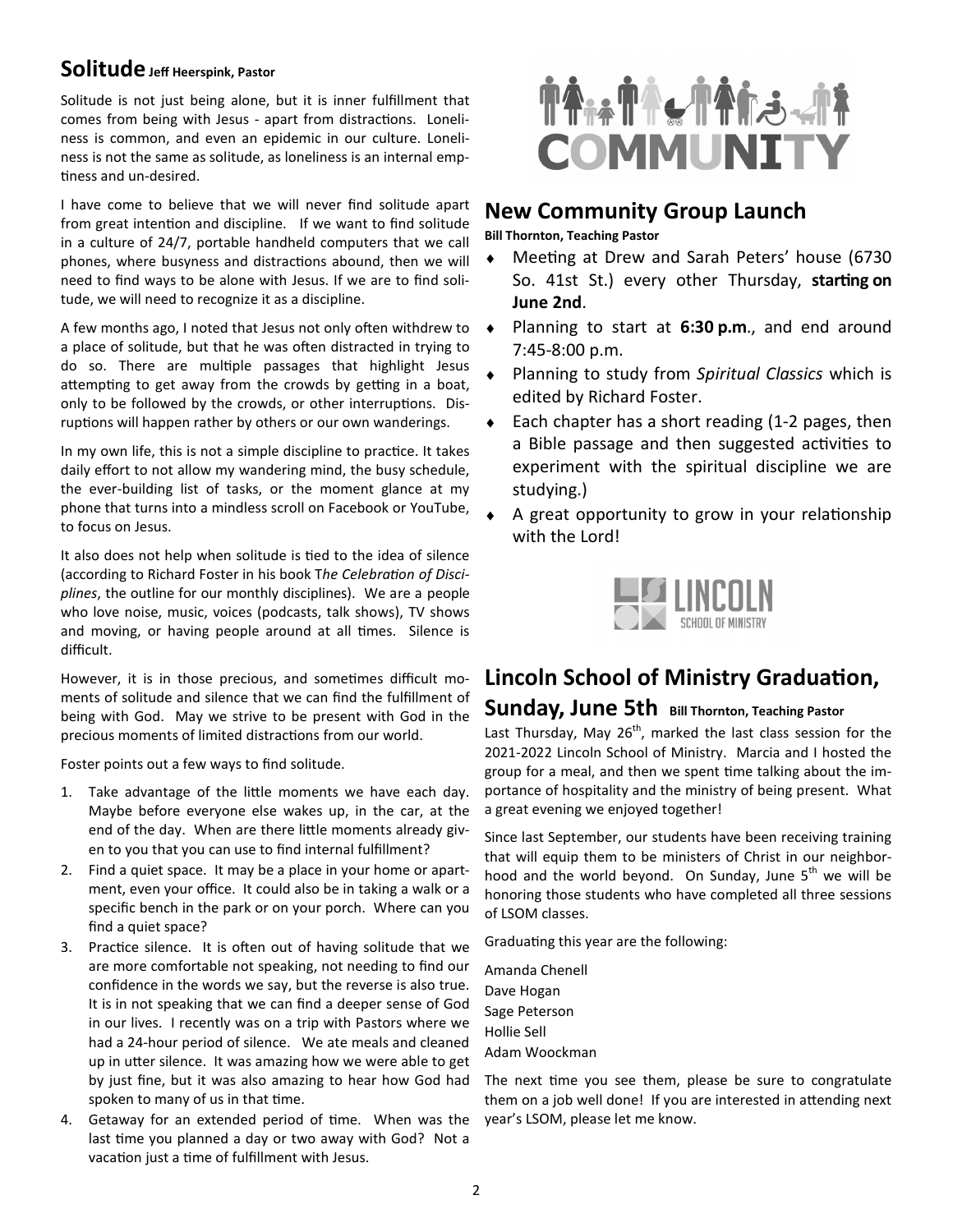# **Parking Options for Our Growing**

### **Church Bill Thornton, Teaching Pastor**

As you have probably noticed, our number of in-person worship attendees has been growing! We are very excited about that. One way that you can help us (you have heard me say this before!) is by reserving our church parking lot, on the east side of the church building, for those who are older, have small



children, or limited mobility. We are requesting that all those who are able, to please try to park in the parking lot north of the building, the off-street parking near  $13<sup>th</sup>$  and G Streets, or the parking spaces in front of the F Street Rec Center. Even the loading area in front (south) of the church building on F Street is available to us on Sunday mornings. This is one more way for us to provide the place of acceptance and direction that we are seeking to be for our neighbors.



### **Team Time Beth Heerspink**

Chuck Swindoll mentions this story in his book *Growing Strong in the Seasons of Life:* 

"Once upon a time, the animals decided they should do something meaningful to meet the problems of the new world. So they organized a school. They adopted an activity curriculum of running, climbing, swimming and flying. To make it easier to administer, all the animals took all the subjects.

The duck was excellent in swimming. In fact, he was better than his instructor! However, he made only passing grades in flying, and was very poor in running. Since he was so slow in running, he had to drop swimming and stay after school to practice running. This caused his webbed feet to be badly worn so he became only average in swimming. But "average" was quite acceptable, therefore nobody worried about it—except the duck.

The rabbit started at the top of his class in running, but he developed a nervous twitch in his leg muscles because he had so much makeup work to do in swimming.

The squirrel was excellent in climbing, but he encountered constant frustration in flying class because his teacher made him start from the ground up instead of from the treetop down. He developed "charley horses" from overexertion, so he only got a "C" in climbing and a "D" in running.

The eagle was a problem child and was severely disciplined for being a nonconformist. In climbing classes, he beat all the others to the top but insisted on using his own way of getting there!"

How about you? Were you designed to swim, run, climb, or fly? Or build, create, teach, decorate, cook, grow, tend, shepherd, serve, give, administrate, counsel, problem solve?

At times I do believe God will call us to do things outside of what we are comfortable with or even good at. He may want to equip and stretch us. We must be obedient even when he calls us to do something outside our comfort zone. Sometimes the Christian life requires sacrifice and hardship, and we are not to tell the Lord, "I'm just not passionate about that" or "I'm just not good at that" when he clearly gives us a task to fulfill (see the story of Moses).

On the other hand, however, each of us have been given unique gifts, capabilities, and passions, which enable us to excel in certain areas of ministry and life. When we nurture and grow in those strengths (instead of operating in the areas we are NOT good at), we bless the body of Christ, which is dependent on everyone having and using different spiritual gifts.

Everyone is a "10"—somewhere. Don't compare yourself to others! God has gifted you in a unique and powerful way and he has also given you some serious shortcomings so that you can depend on him and others.

Our church is built on a team-based approach. We want to see individuals using their spiritual gifts for the building up of the body. Our hope is that everyone who belongs to F Street Neighborhood Church will be part of a team.

Do you want to learn more about your spiritual gifts? Do you want to spend time learning how you are wired in terms of your personality, abilities, and passions? (Do you want a free lunch?) We have a 3M class on June 12, designed to help you discover how you are SHAPED for ministry. If you would like to register, please email Beth Heerspink at beth@fstreetchurch.org.